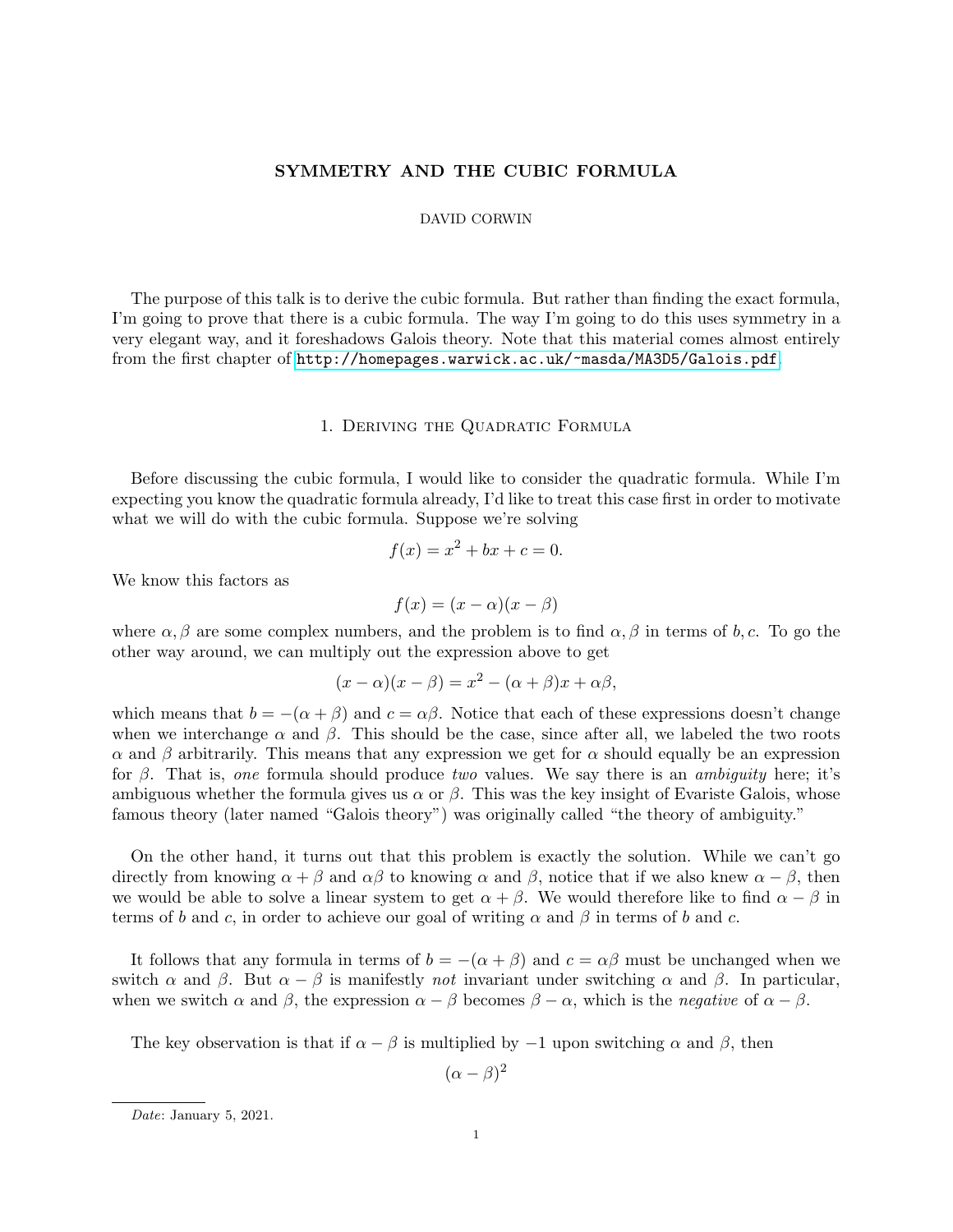will be multiplied by  $(-1)^2 = 1$ , meaning it is *invariant*. Just as any expression in  $b = -(\alpha + \beta)$ and  $c = \alpha \beta$  is invariant upon switching  $\alpha$  and  $\beta$ , we might guess that conversely, any expression that is invariant can in fact be written in terms of  $b$  and  $c$ . After a little ingenuity, one notices that

$$
(\alpha - \beta)^2 = (\alpha + \beta)^2 - 4\alpha\beta = b^2 - 4c.
$$

Our immediate impulse is to write  $\alpha - \beta = \sqrt{b^2 - 4c}$ , but we must remember that there are two square roots of any given nonzero number. It follows that

$$
\alpha - \beta = \pm \sqrt{b^2 - 4c}.
$$

This gives us the ambiguity we sought after - this method produces two different values for  $\alpha - \beta$ . And when  $b^2 - 4c = 0$ , we find precisely that  $\alpha = \beta$ , which makes sense from both ends. Going back, we see that

$$
\alpha + \beta = -b
$$
  

$$
\alpha - \beta = \pm \sqrt{b^2 - 4c}
$$

And therefore

$$
\alpha, \beta = \frac{-b \pm \sqrt{b^2 - 4c}}{2}.
$$

## 2. Cubic Equations

We now try to do the same with the cubic equation. We suppose we are trying to solve

$$
f(x) = x^3 + bx^2 + cx + d = 0
$$

Then, as before, we can write it as

$$
f(x) = (x - \alpha)(x - \beta)(x - \gamma) = x^3 - (\alpha + \beta + \gamma)x^2 + (\alpha\beta + \alpha\gamma + \beta\gamma)x - \alpha\beta\gamma,
$$

where  $\alpha, \beta, \gamma$  are the roots of f. Once again, we are trying to find  $\alpha, \beta, \gamma$  in terms of b, c, d. As before, b, c, d are expressions in  $\alpha$ ,  $\beta$ ,  $\gamma$  that are invariant under all *permutations* of them. There are  $3! = 6$  permutations, and for an expression to be expressible in terms of b, c, d, it must remain the same when we apply any of these six permutations.

Before proceeding, we list the permutations:

$$
\alpha, \beta, \gamma
$$
  

$$
\gamma, \alpha, \beta
$$
  

$$
\beta, \gamma, \alpha
$$
  

$$
\beta, \alpha, \gamma
$$
  

$$
\gamma, \beta, \alpha
$$
  

$$
\alpha, \gamma, \beta
$$

The first three are known as the *cyclic* permutations. The last three are *transpositions* and each fix one of the roots. Note that we can apply two permutations in succession. For example, if we apply the second and then the fifth, the resulting order is  $\beta$ ,  $\alpha$ ,  $\gamma$ , which is the same as applying the fourth. We say that the composition of the second and the fifth is the fourth. We also notice that the composition of any two cyclic permutations is once again cyclic, and the composition of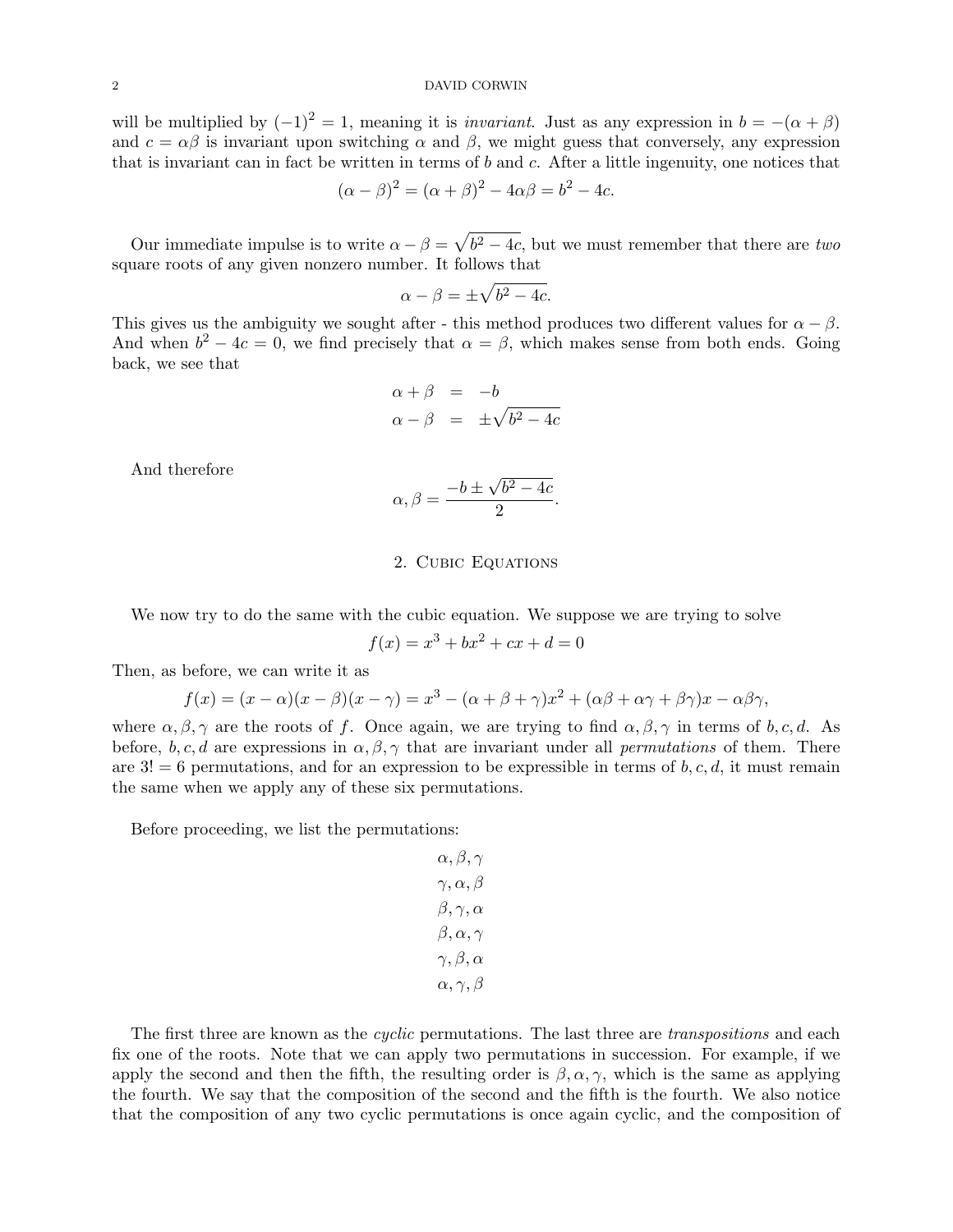anything with the first permutation is itself. (If you know what this means, the permutations form a group,  $S_3$ , and the cyclic permutations form a subgroup.)

We now proceed to finding expressions in  $\alpha, \beta, \gamma$  invariant under permutations. As before, we already know  $\alpha + \beta + \gamma$ , and we want to find *other* linear combinations of the roots which we can solve for in terms of  $b, c, d$ .

Notice that in the quadratic case, while  $\alpha-\beta$  is not invariant under permutations of the roots, it satisfies a weaker property: it is an eigenvector of the operation of switching the roots. For those of you who don't know linear algebra or don't immediately see a vector space lurking in the picture, that means that while interchanging  $\alpha$  and  $\beta$  does not send  $\alpha - \beta$  to itself, it sends  $\alpha - \beta$  to a multiple  $C(\alpha - \beta)$  of itself, where C is some constant. In this case  $C = -1$ . Note that  $(\alpha - \beta)^2$ was invariant because  $C$  was a (second) root of unity.

As before, let's look for a linear combination of  $\alpha, \beta, \gamma$  that is an eigenvector of a cyclic permutation. I.e., suppose we have some linear expression

$$
L(\alpha, \beta, \gamma) = a_1 \alpha + a_2 \beta + a_3 \gamma
$$

such that

$$
L(\gamma, \alpha, \beta) = CL(\alpha, \beta, \gamma)
$$

for some constant C.

What about  $L(\beta, \gamma, \alpha)$ ? Remembering that our variable names are arbitrary, we realize that the equality  $L(\gamma, \alpha, \beta) = CL(\alpha, \beta, \gamma)$  just means that shifting everything right and putting the last entry at the front multiplies by C. But this means that  $L(\beta, \gamma, \alpha) = CL(\gamma, \alpha, \beta)$ , which is of course  $C(Cl(\alpha, \beta, \gamma)) = C^2L(\alpha, \beta, \gamma)$ . Doing this again, we see that  $L(\alpha, \beta, \gamma) = CL(\beta, \gamma, \alpha) =$  $C^3L(\alpha,\beta,\gamma)$ . So as long as L is not identically zero, this means that  $C^3=1$ .

In particular, this means that  $F(\alpha, \beta, \gamma) := (L(\alpha, \beta, \gamma))^3$  is *invariant* under all cyclic permutations of  $\alpha, \beta, \gamma$ , i.e.

$$
F(\beta, \gamma, \alpha) = F(\alpha, \beta, \gamma) = F(\gamma, \alpha, \beta).
$$

In other words, if  $\omega$  is a third root of unity, we want  $L(\gamma, \alpha, \beta) = \omega L(\alpha, \beta, \gamma)$ . If  $L(\alpha, \beta, \gamma) =$  $a_1\alpha + a_2\beta + a_3\gamma$ , then

$$
a_1\gamma + a_2\alpha + a_3\beta = \omega(a_1\alpha + a_2\beta + a_3\gamma).
$$

Equating coefficients, this means that  $a_2 = \omega a_1$ ,  $a_3 = \omega a_2$ , and  $a_1 = \omega a_3$ , so assuming WLOG that  $a_1 = 1$ , we have

$$
L(\alpha, \beta, \gamma) = \alpha + \omega\beta + \omega^2\gamma.
$$

We set  $F(\alpha, \beta, \gamma) = (\alpha + \omega\beta + \omega^2\gamma)^3$  and note that this is invariant under cyclic permutations of  $\alpha, \beta, \gamma$ .

One can similarly define  $M(\alpha, \beta, \gamma) = \alpha + \omega^2 \beta + \omega \gamma$ . We would get this if we used  $\omega^2$ , the other primitive third root of unity, in place of  $\omega$ . Then

$$
G(\alpha, \beta, \gamma) := (\alpha + \omega^2 \beta + \omega \gamma)^3
$$

is also invariant under cyclic permutations of  $\alpha, \beta, \gamma$ .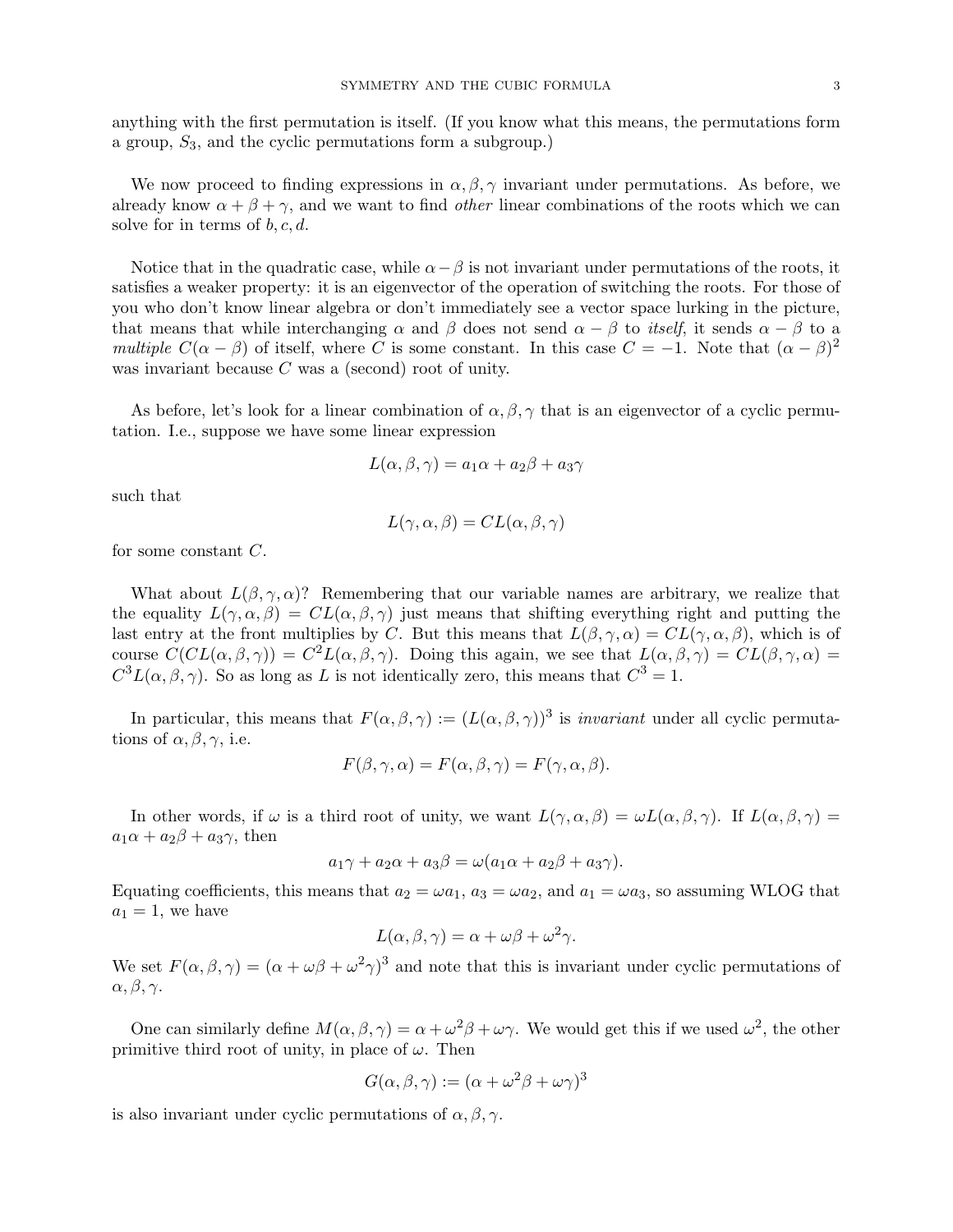What do we do about the transpositions? Notice that the transposition switching  $\beta$  and  $\gamma$ interchanges F and G rather than leaving them invariant. What about the other transpositions? Let us switch  $\alpha$  and  $\beta$ . Then

$$
L(\beta, \alpha, \gamma) = \omega \alpha + \beta + \omega^2 \gamma = \omega(\alpha + \omega^2 \beta + \omega \gamma) = \omega M(\alpha, \beta, \gamma).
$$

In particular,

$$
F(\beta, \alpha, \gamma) = G(\alpha, \beta, \gamma).
$$

One can similarly see that

$$
F(\gamma, \beta, \alpha) = G(\alpha, \beta, \gamma).
$$

In particular, while the transpositions do not fix  $F$  and  $G$ , they interchange  $F$  and  $G$ .

Where have we encountered permutations that swap two things?

Answer: In our derivation of the quadratic formula!

The key is to pretend that F and G are the roots of some quadratic polynomial  $(y-F)(y-G)$  $y^2 - (F+G)y + FG$ . Then  $F+G$  and  $FG$  are invariant under cyclic permutations of  $\alpha, \beta, \gamma$  as  $F, G$  each are. As well, since transpositions swap  $F$  and  $G$ , these quantities are invariant under transpositions too! In particular, FG and  $F+G$  are polynomials in  $\alpha, \beta, \gamma$  that are invariant under *all* permutations of  $\alpha, \beta, \gamma$ .

We therefore hope that we can express them as polynomials in  $b = -(\alpha + \beta + \gamma)$ ,  $c = \alpha\beta + \alpha\gamma + \beta\gamma$ , and  $d = -\alpha\beta\gamma$ , just as we could express  $(\alpha - \beta)^2$  in terms of  $\alpha + \beta$  and  $\alpha\beta$ . It turns out that there is a theorem saying we can do this in general. If you don't like proving general theorems, go multiply out  $F + G$  and  $FG$  and explicitly write it in terms of b, c, d (or if you actually want to explicitly find the cubic formula).

2.1. The Theorem on Symmetric Functions. We state the following theorem in the case of three variables  $\alpha, \beta, \gamma$ . We note that it generalizes to any number of variables, but we will not need this generality.

**Theorem 2.1.** Let  $P(\alpha, \beta, \gamma)$  be a polynomial in  $\alpha, \beta, \gamma$  invariant under all permutations of  $\alpha, \beta, \gamma$ . Then P can be written as a polynomial in  $\alpha + \beta + \gamma$ ,  $\alpha\beta + \alpha\gamma + \beta\gamma$ , and  $\alpha\beta\gamma$ .

**Example 2.2.** Consider  $\alpha^3 + \beta^3 + \gamma^3$ . It is clearly invariant. It turns out we have

 $\alpha^3 + \beta^3 + \gamma^3 = (\alpha + \beta + \gamma) - 3(\alpha + \beta + \gamma)(\alpha\beta + \alpha\gamma + \beta\gamma) + 3\alpha\beta\gamma.$ 

For a proof, see the notes mentioned at the beginning.

2.2. The Cubic Formula. From the theorem on symmetric functions, we know that  $F + G$  and  $FG$  can be expressed as polynomials in b, c, and d. We can then apply the quadratic formula to solve for  $F$  and  $G$  in terms of  $b, c, d$ . One we know  $F$  and  $G$ , we can take cube roots to get  $\alpha + \omega\beta + \omega^2\gamma$  and  $\alpha + \omega^2\beta + \omega\gamma$ . Finally, using  $\alpha + \beta + \gamma = -b$ , we can solve for  $\alpha$ ,  $\beta$ , and  $\gamma$ , since the determinant

$$
\begin{vmatrix} 1 & 1 & 1 \ 1 & \omega & \omega^2 \\ 1 & \omega^2 & \omega \end{vmatrix}
$$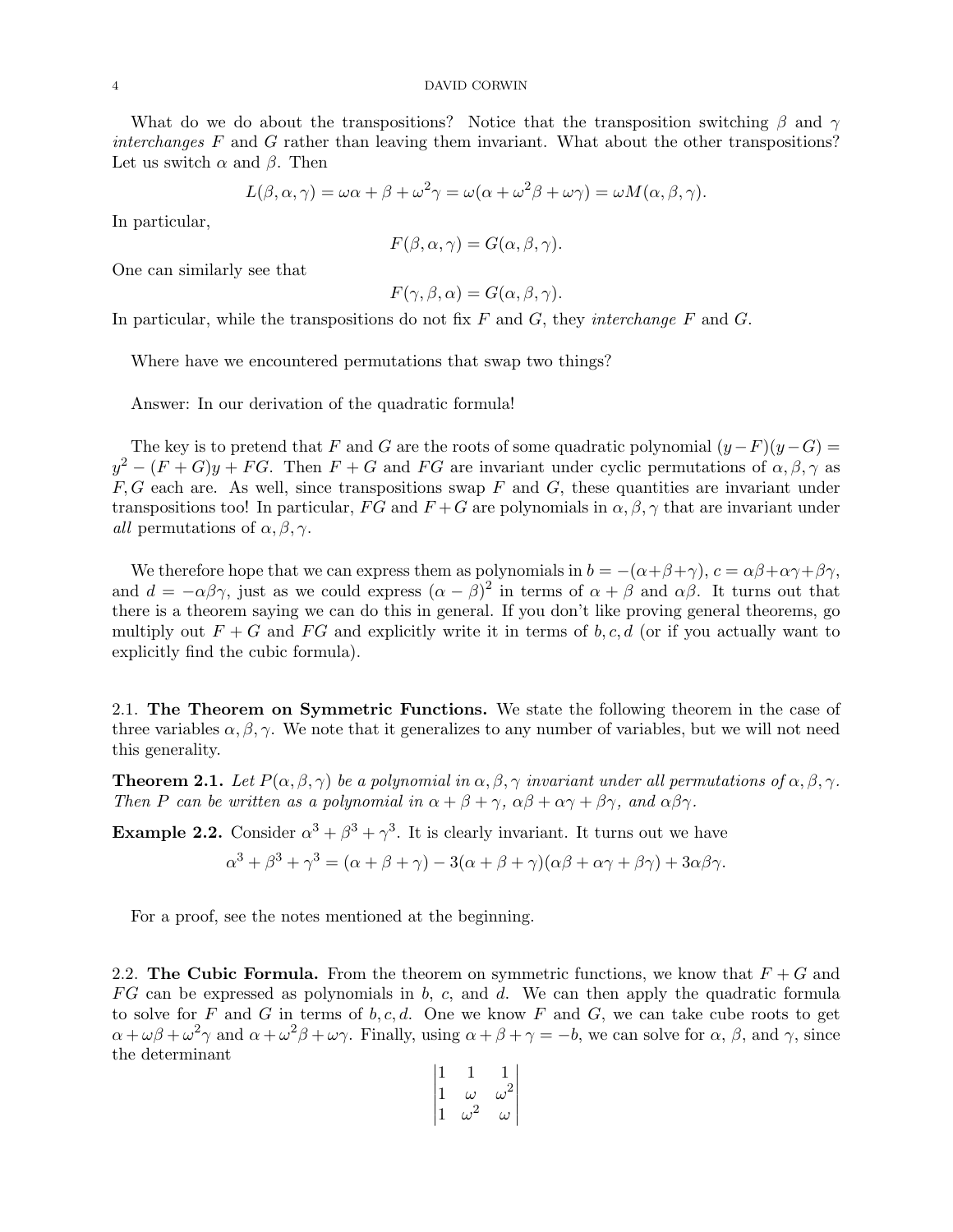is nonzero. In this way, we can solve for  $\alpha, \beta, \gamma$  from b, c, d using the elementary operations of arithmetic and square roots and cube roots!

Therefore, there is a way to get the roots of a cubic polynomial from its coefficients using cube and square roots, i.e. there is a cubic formula!

Remark 2.3. Notice that there are three possibilities for each square root, making a total of nine possible expressions for the roots, when there are only three of them. It turns out there is a consistent way to choose the cube roots so that it all works out, but we will not detail this.

Remark 2.4. We found that we had to solve a quadratic equation in order to solve a cubic equation, which might seem surprising. It happened because of what happened with permutations. However, we should have expected it for the following reason. For any quadratic polynomial  $x^2 + bx + c$ , we can consider the cubic polynomial  $x^3 + bx^2 + cx$ , whose roots include the roots of the quadratic. Therefore, the problem of solving a cubic equation is at least as difficult as solving a quadratic equation.

#### 3. Glimpses Ahead: The Quartic and Quintic

We recall that we found the cubic formula by finding expressions  $F$  and  $G$  which, while not invariant under all of  $S_3$ , were invariant under a *subset* of  $S_3$ . If an expression is invariant under two permutations, then it is automatically invariant under their composition. We therefore introduce the following terminology.

For any positive integer n, there is a set  $S_n$  of permutations on n letters (of which there are  $n!$  such permutations). For any two permutations, we can compose them, meaning we first apply one and then the other; there is an identity permutation, doing nothing, and its composition with anything is that thing; and any permutation has an inverse, undoing that operation. For this reason we say that  $S_n$  forms a group and not just a set. A subset of permutations  $H \subseteq S_n$  is called a subgroup if it contains the identity, and the composition of any two elements of  $H$  is once again an element of H. In particular, the set of permutations fixing a given expression is a *subgroup* of  $S_3$ .

In the case of  $F$  and  $G$  from the cubic formula, it is the subgroup of cyclic permutations that is the subgroup fixing  $F$  and  $G$ .

We would now like to sketch the idea behind the proof that there is no quintic formula. Suppose there were a quintic formula. Then we might suppose that we want to find polynomials in the five roots invariant under the group  $S_5$  of permutations on five objects.

We would then be able to undo the process by taking roots of polynomials in the coefficients of the polynomial. We want to obtain these through successive linear combinations and powers.

The collection of roots itself is not invariant under anything other than the identity in  $S_5$  (each individual root is fixed by a nontrivial subgroup, but there is no subgroup fixing all of the roots). We then might take some power  $n_1$  of some linear combinations of the roots to get expressions invariant under more of  $S_5$ , say a subgroup  $H_1$  (we can, in hindsight, define  $H_0 = \{e\}$ ). Next, after taking linear combinations, we can put our linear combinations to another power  $n_2$ , to get expressions invariant under a larger subgroup  $H_2$ . We want to repeat, until we get an expression